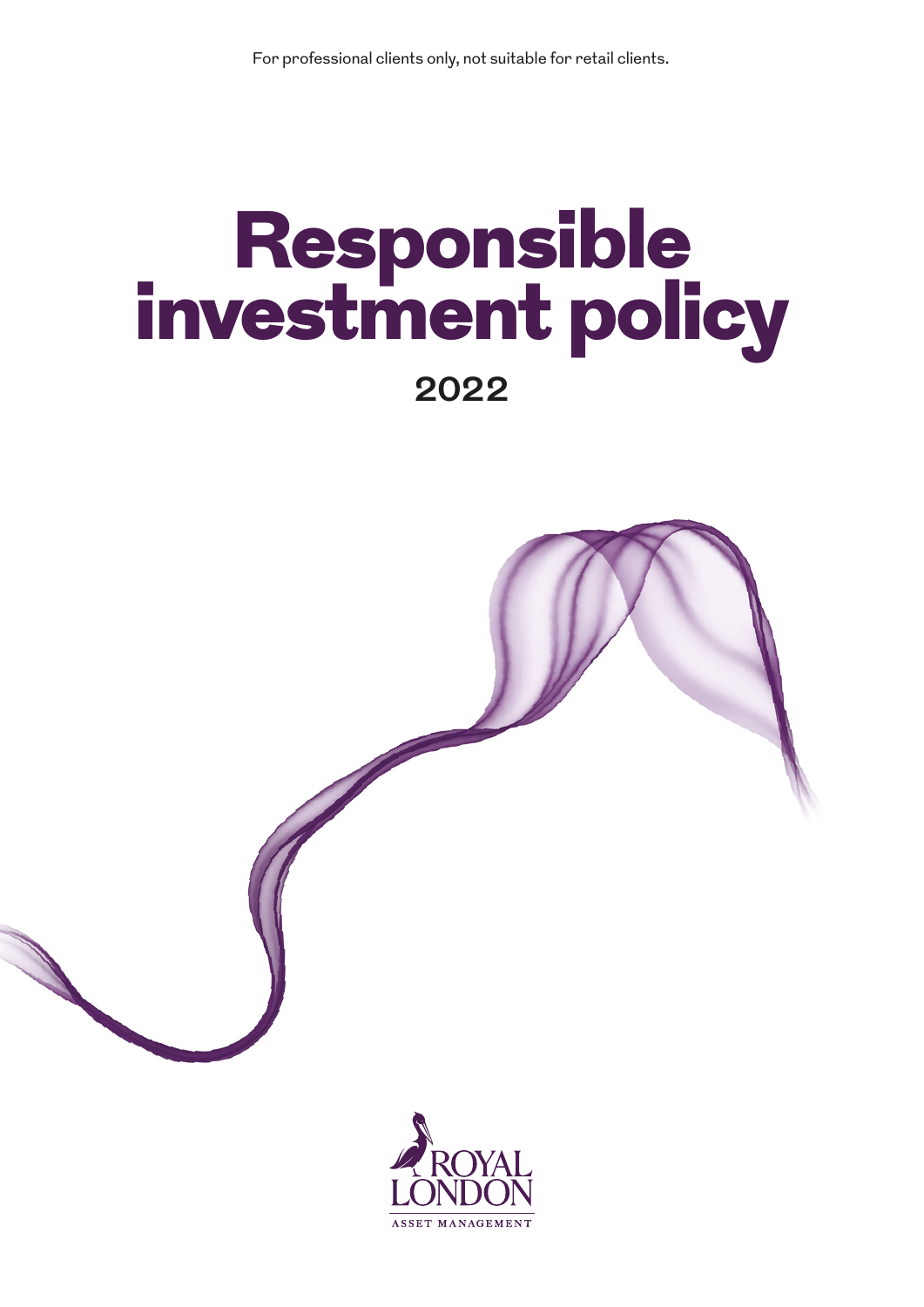## **Contents**

| Governance and oversight _____________________________7                                                                                                                                                                             |
|-------------------------------------------------------------------------------------------------------------------------------------------------------------------------------------------------------------------------------------|
|                                                                                                                                                                                                                                     |
|                                                                                                                                                                                                                                     |
|                                                                                                                                                                                                                                     |
|                                                                                                                                                                                                                                     |
|                                                                                                                                                                                                                                     |
| Notes <u>2008 - 2008 - 2008 - 2008 - 2008 - 2018</u> - 2018 - 2018 - 2018 - 2018 - 2018 - 2018 - 2018 - 2018 - 2018 - 2018 - 2018 - 2018 - 2018 - 2018 - 2018 - 2018 - 2018 - 2018 - 2018 - 2018 - 2018 - 2018 - 2018 - 2018 - 2018 |
| Appendix 1: Terms and definitions _________________ 10                                                                                                                                                                              |
| Appendix 2: RLAM's Principal Adverse Impacts __ 11                                                                                                                                                                                  |
|                                                                                                                                                                                                                                     |

## Foreword from Piers Hillier

Our goal at Royal London Asset Management (RLAM) is to be a leader in Responsible Investment. That means being a good steward of our clients' capital and integrating environmental, social and governance (ESG) considerations into our investment decisions. For us, responsible investment needs to benefit companies, investors, society and the economy as a whole.

In many ways, investing responsibly comes naturally to us because it reflects our broader Royal London Group purpose:

"Protecting today, investing in tomorrow. Together we are mutually responsible."

At RLAM, we focus on providing our investment teams with the appropriate governance, tools, expertise and support to help them identify opportunities and avoid risks that, if unmanaged, would result in poorer outcomes for our customers and society. Having the capabilities to do this is more important than ever, as systemic and emerging ESG risks, such as climate change, will have an effect on long-term performance and, ultimately, our success as a business.

We are also committed to ongoing improvement and transparency, which is where our Responsible Investment Policy comes in. This document expands upon our beliefs, policies and practices, as well as how we monitor our progress and challenge ourselves to make improvements. We'll also review this policy annually and disclose more detail on how we are implementing it in our annual Stewardship and Responsible Investment report.

I want to thank you for taking the time to read our Responsible Investment Policy. And please reach out to your RLAM representative if you have any questions.

**Piers Hiller**  Chief Investment Officer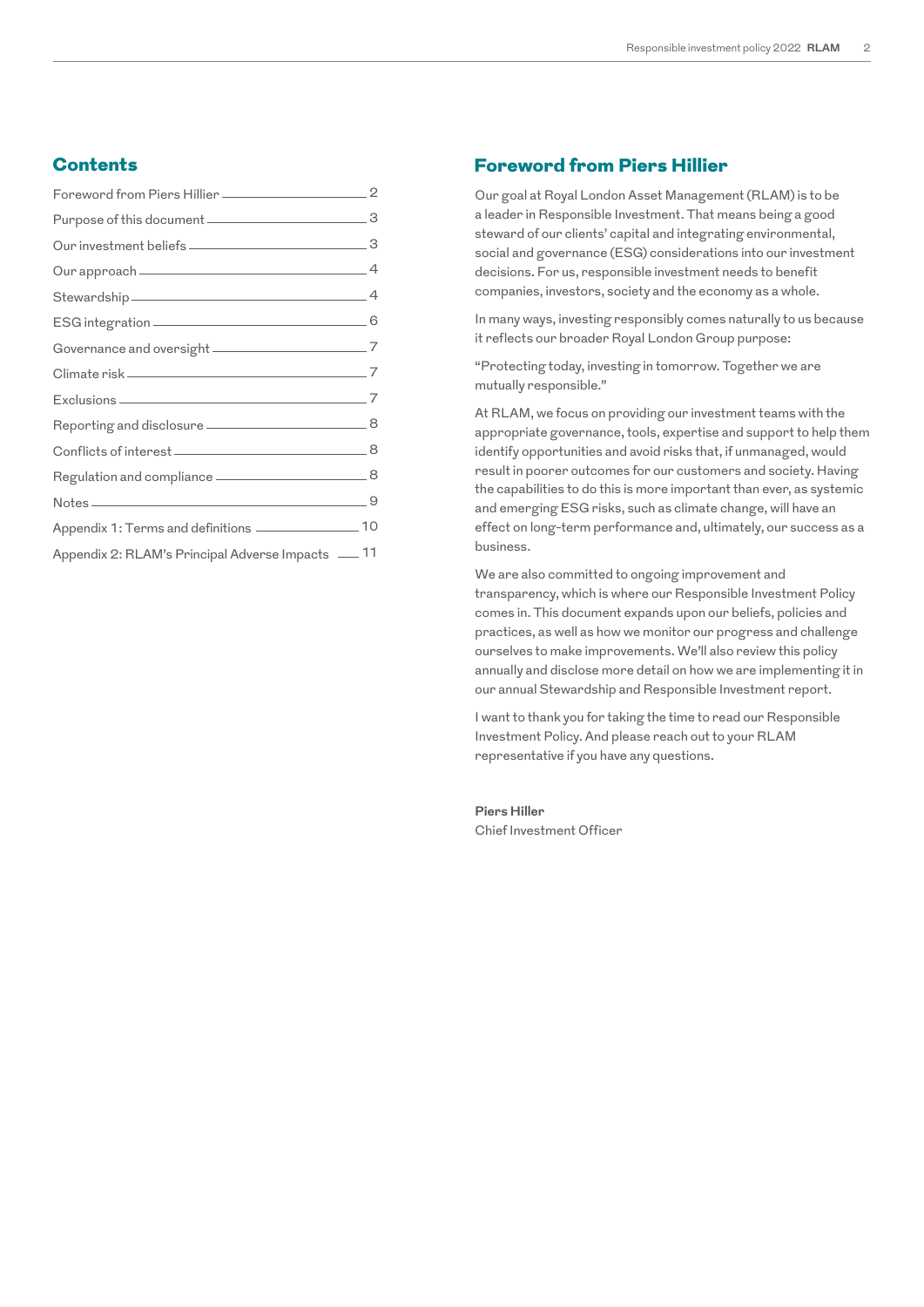## Purpose of this Document

We want to share with you the details of our Responsible Investment policies and practices. We'll be discussing our engagement policy, approach to voting, compliance with applicable regulations or codes of conduct, including the Sustainable Finance Disclosure Regulation (SFDR), and how we integrate ESG into investment decision-making.

Further detailed information on implementation and our activities during the year are published separately on our [website](http://www.rlam.co.uk) and are referenced throughout. Links to policies available elsewhere on our website and referenced within this document are also provided.

## Our investment beliefs

Our approach to stewardship and investment is governed by the following investment beliefs, which are reflective of our clients' priorities.



#### Financial outcomes

By working with our clients to understand their needs and expectations, we create strategies that seek to meet their objectives and deliver optimal outcomes – whether that is a tailor-made solution or a fund that is part of their overall investment strategy.



#### Opportunity orientated

We use our understanding of investment markets to focus on areas where we believe there are opportunities to enhance returns. We use a combination of active and passive solutions to exploit these.



#### Client centric risk management

We aim to provide the appropriate mix of risk and return to suit client needs and look to exploit opportunities where risk is being mispriced by the market. Diversification is a powerful risk management tool, but is used for a purpose rather than seen as a goal in its own right.



#### Unconstrained thinking

We believe in research-led investing – combining the best of top-down and bottom-up analysis when building active portfolios and tailoring this to suit the underlying investment market. We believe that market benchmarks are useful yardsticks rather than a basis for active portfolio construction.



#### Stewardship and responsible investment

Good investors are good owners. Environmental, social and governance issues are increasingly affecting asset prices. We believe that it is in the best interest of our clients for RLAM, where appropriate, to integrate these issues in our investment process with the aim of improving standards, reducing risk and enhancing returns.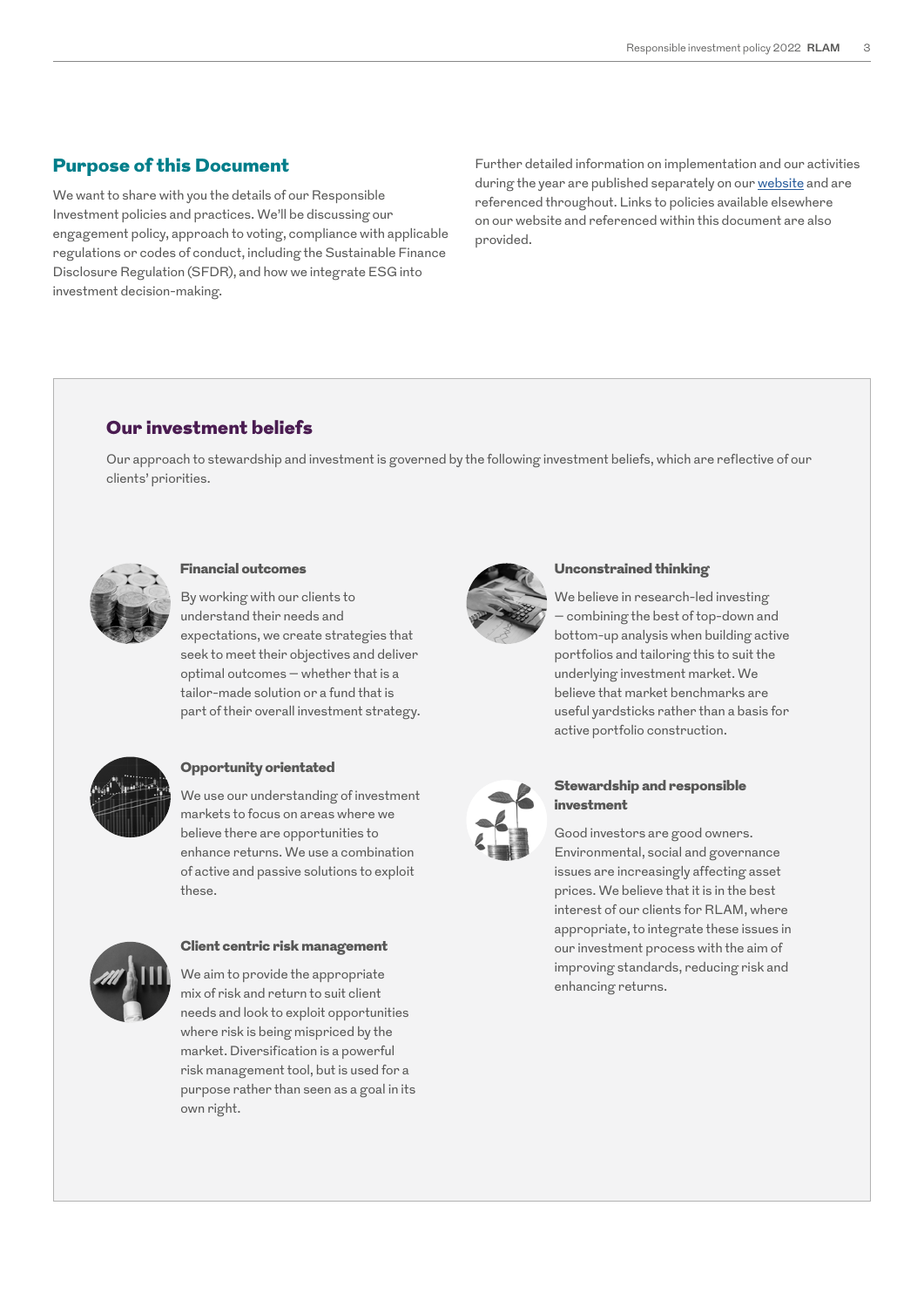## Our Approach

Responsible investment is embedded in our investment philosophy and implemented across our business in two ways: Stewardship and ESG Integration.

## **Stewardship**

Being long-term stewards of our clients' capital permeates every aspect of how we make investment decisions, monitor companies and influence outcomes. As responsible investors, we have two important tools that we can use to embed and implement our stewardship responsibilities: Engagement and Voting.

#### Our Engagement Policy

Engagement is purposeful, targeted communication with an entity on particular matters of concern. The goal of engagement is to encourage change at an individual issuer level and/or address market-wide or systemic risks (in addition to a wider goal of exchanging information or increasing the investor's understanding of business risks and opportunities).

Engagement is a fundamental part of the research process as well as an important tool for encouraging companies to make ongoing improvements, reduce their investment risk, and create better outcomes for our clients and society. We engage with businesses in both our equity and fixed income funds, as we

believe this provides valuable insight for our investment teams and is a key part of our stewardship responsibilities.

We engage with companies in two ways: engagement for information and engagement for change. Both forms of engagement allow us to understand how ESG risks affect our investments and, in turn, the adverse effects our investment decisions may have on the environment and society.

#### **Engagement for information**

Here we speak to company representatives to uncover additional evidence to complement and enhance existing research as part of our investment process. Engagement for information is part of our research process and is often the first step in the engagement process. It is also critical to enhancing our ESG insights and, in turn, improving our investment decision-making. We believe information discovery and disclosure in itself is an important and positive outcome.

#### **Engagement for change**

Here we seek to influence a company's behaviour, policies and practices as a direct outcome of engagement. Engagement for change is often more focussed, sets out clear objectives regarding what change we would like to see and may span many months or years.



#### **Engagement in property portfolios**

We collect and monitor the ESG data of our tenants. We use this as a basis to engage with tenants on how to improve efficiencies, with the aim of cutting carbon emissions.

#### **Engagement themes**

We carefully select our themes to reflect both the ESG risks to our investments and the principal adverse impacts (PAI) of our investment decision making on the environment and society. Our themes must address the broad spectrum of ESG risks, themes and indicators that are most relevant to our investments and our clients. Themes cover climate and environmental matters, as well as a variety of adverse social effects, including employment matters, respect for human rights, anticorruption and anti-bribery.

We monitor our PAI performance as part of our broader ESG integration strategy (please refer to the ESG Integration section on page 6). Where we feel serious issues need to be addressed, and where it is in the best long-term interests of our customers, we will seek to engage with a company and encourage the management to make improvements.

We describe the actions we are taking to address our PAI's and wider ESG risks, as well as the outcomes we have achieved, in our annual Stewardship and Responsible Investment Report and through quarterly client reports. The former also describes our planned future engagement activities.

#### **Reviewing our engagement themes**

Every two years, we undertake a review of our engagement themes so we can keep up with the ESG risks and opportunities in the market. And although we do engage on other topics, ESG themes are the focus of our two-year review.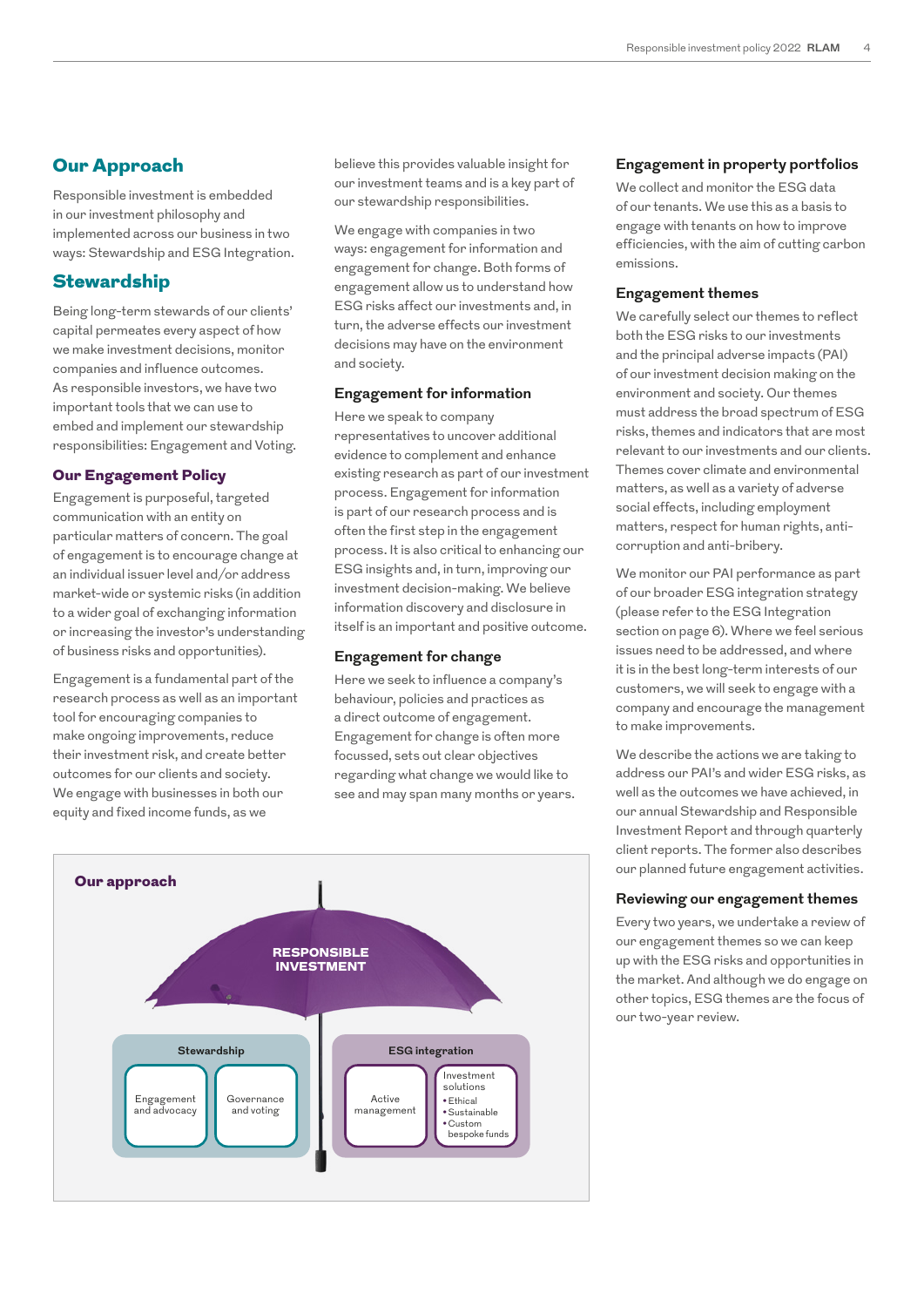The review includes consultations with fund managers, responsible investment analysts, clients and other stakeholders. When choosing our themes, we look at portfolio exposures as well as academic research on new and emerging ESG risks. The desired outcomes of our review are as follows:

- **•** Identify priority engagement themes that are relevant to our most material holdings
- **•** Make sure themes address any poor ESG practises among our holdings
- **•** Ensure we are prioritising themes that fit with our culture and values, and are important to our clients

#### **Reactive engagements**

Reactive engagements are when we respond to a specific market or company event. And although we do not choose these themes in advance, the extent of our engagement in such instances depends upon the following factors:

- **•** The size and nature of any PAIs
- **•** The severity of our concerns
- **•** The level of importance to our clients
- **•** The size of our holding

#### **In summary**

We ask ourselves the following questions when deciding our approach to engagement for any given company:

- **•** Are we addressing a principal adverse ESG impact or poor governance?
- **•** Does this meet the needs and expectations of our clients?
- **•** Is this material and relevant to investment decisions?
- **•** Is this central to a transition thesis that drives beneficial investment and societal outcomes?
- **•** Is this likely to have a positive effect on society and the environment?
- **•** Does this have the potential to impact corporate ESG or financial performance, or reduce risk?
- **•** Could we potentially raise best practice standards within a sector or market?
- **•** Will this advance thought-leadership and good governance?

#### **Engagement escalation**

Some companies are non-responsive to engagement, despite having significant, persistent or intractable ESG issues that we feel pose a significant risk to our clients' assets. In such circumstances, we will escalate to the Heads of Desk, the Chief Investment Officer and the Head of Responsible Investment for discussion and a decision on the next action to take. Decisions and actions will be reported to the Investment Committee for information and noting.

Direct actions we can take include escalating the matter with the chairman or other senior executives of the company, as appropriate. We can also use our shareholder votes to put pressure on the relevant directors or other management personnel at a company's next annual or general meeting. In some instances, when the issue warrants, we may file or co-file a shareholder resolution, or issue a public comment. In extreme cases, we may decide not to invest any additional capital into a company where engagement has failed, or to sell our existing holdings in the firm.

Below, we have illustrated where our escalation process fits into the interaction between engagement and ESG integration.

#### **Investor collaboration**

We prefer to speak with companies directly, but understand that we may need to work with other shareholders or bondholders to effectively influence a company's behaviour. We evaluate the benefits of collaborative engagement on a case-by-case basis and will always comply with relevant regulations, including those governing market abuse and competition law.

We favour collaborative engagement when:

- **•** A company has been unresponsive to private engagement, or where the actions of the company are not sufficient to address our concerns
- **•** The situation is serious enough to warrant a collective meeting
- **•** Partnering with a larger shareholder or bondholder might facilitate greater access to management or the board, or provide us with greater influence
- **•** It is in a jurisdiction where local partners may enhance our ability to engage through their physical presence and/or understanding of local practices

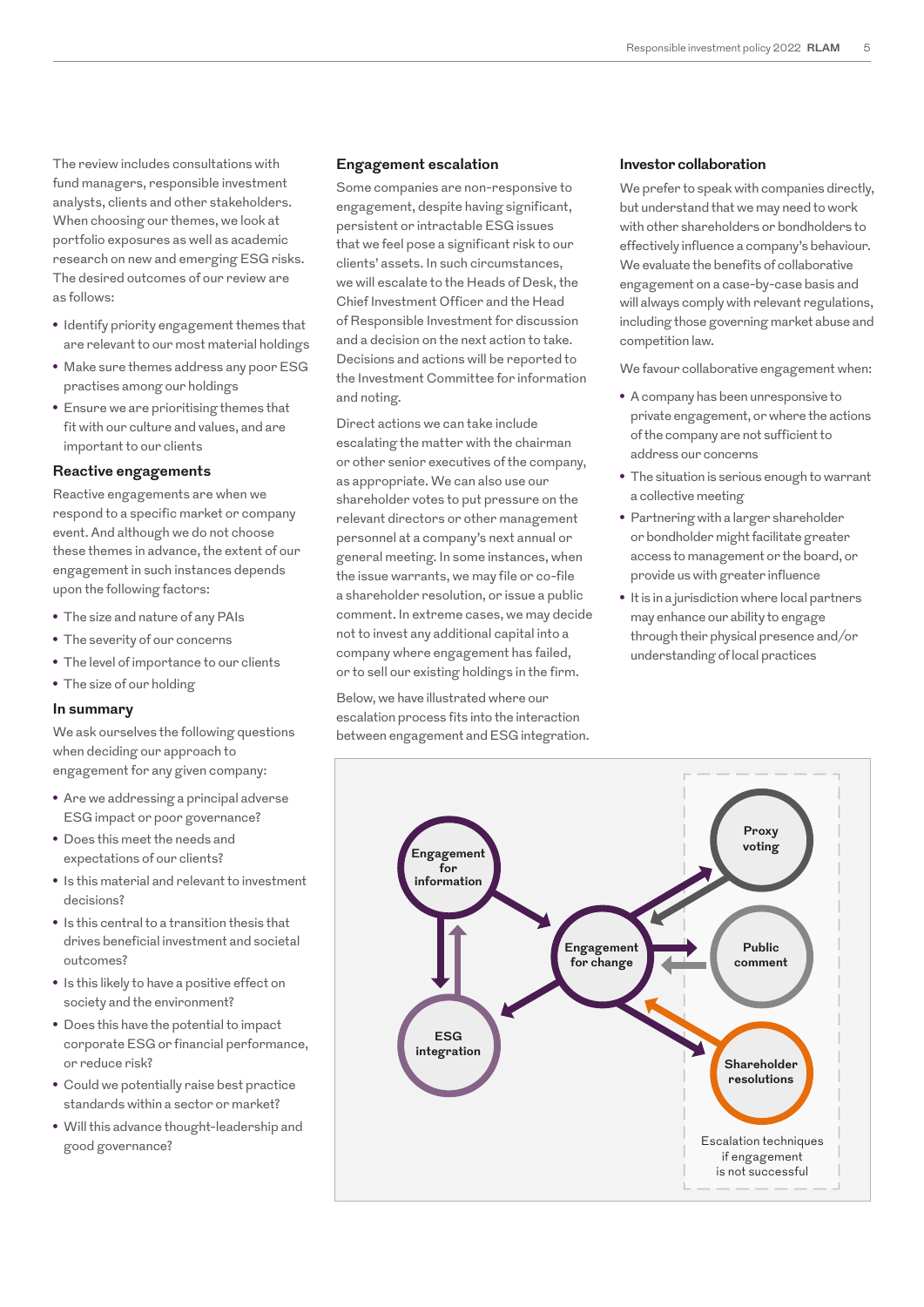#### **Regular company meetings and record keeping**

We centrally record our ESG engagement meetings, including the objectives of the meeting, attendees, minutes, and the outcomes and key issues discussed. We use this information to monitor and track company improvements, and to report progress to our investment teams and clients. Our investment teams also maintain a high degree of contact with investee companies, often meeting with them on multiple occasions throughout the year to discuss strategy, performance (both financial and non-financial), risk profile, capital structure and other material factors. These financial meetings regularly include discussions of ESG issues and are recorded by each investment team.

#### **Engagement outcomes**

The outcome of our engagements, whether successful or not, represents part of the investment process and our ESG integration strategy. All of our engagements are recorded centrally so that investment teams across the business can consider the outcome of an engagement as part of their investment decisions. In making this assessment, fund managers consider how material the issue is, whether there are mitigating factors that reduce the risk to clients, and the time horizon of the investment, among other factors. We do not advocate a 'onesize-fits-all' approach and believe these decisions must be made within the context of each fund, based on the financial and non-financial objectives set by our clients. As a result, the way in which ESG risks, opportunities, and PAIs affect investment decisions will vary between funds. Fund-specific information is available at [www.rlam.co.uk](http://www.rlam.co.uk).

#### Voting

Exercising our voting rights as shareholders is an important part of our stewardship and responsible investment strategy. Voting can be a way of promoting good corporate governance and high ESG standards in investee companies, as well as addressing the ESG risks and adverse effects of our investments on society and the environment.

#### **Voting oversight and research**

Our UK<sup>1</sup> and global<sup>2</sup> voting policies define our overarching approach to exercising our voting rights. These policies are updated annually and signed off by the RLAM Investment Committee to ensure they meet emerging best practice and client expectations. Details of our voting behaviour are available on our website and there is also a summary provided in our annual Stewardship and Responsible Investment Report.

In addition to our voting policies, a great deal of research goes into every vote. For example, RLAM's team of governance experts review all votes ahead of each vote submission. And we consider both external and internal research, alongside the advice of proxy advisory firms, to ensure we are making the best possible decisions.

Our governance team submits votes via an online governance research and proxy-voting platform, which provides us with research, tailored voting recommendations, reporting functionality and vote processing. We also have an annual meeting with our voting-platform provider to review the effectiveness of our voting, determine any improvements that can be made in our approach and review the service we receive.

Meanwhile, we undertake an internal monthly compliance review of our votes to ensure that we are voting in line with our policy. We review any rejected or unprocessed votes and any issues that may occur during the process. Any exceptions, challenges or issues are reported to the Investment Committee.

The Shareholder Rights Directive II (SRD II) regulations state that voting behaviour, significant votes and the use of service providers should be publicly disclosed. At RLAM, we go one step further, publicly disclosing the outcome of all our votes at annual general meetings (AGMs) and extraordinary general meetings (EGMs). This information is available on our website<sup>3</sup> in a searchable online database.

Since October 2020, we have used our proxy votes across RLAM's full equity fund range. We provide quarterly vote

reporting to clients, and a high-level overview of key votes and voting behaviour in our annual Stewardship and Responsible Investment Report. This report, which can be accessed [here](https://www.rlam.co.uk/institutional-investors/responsible-investment/responsible-investment-at-rlam/), also details any serviceprovider arrangements that support our voting.

#### **Bondholder votes**

The managers of our fixed income funds sometimes have the right to vote on issues that affect our credit holdings. Because we have a high exposure to secured and highly covenanted bonds, we tend to have a greater degree of creditor control than many other managers. We exercise these rights in the best interests of our clients, and, after careful consideration, we instruct our custodian to vote on our behalf. We do not, however, typically use a proxy voting service to execute bondholder votes.

## ESG integration

Integrating, analysing and assessing ESG issues across our funds help us better manage investment risks and opportunities. We believe those companies best prepared for a more sustainable future are more likely to deliver long-term returns for clients, as governments, regulators and consumers continue to focus on delivering a better future for society and the environment. Each investment team is responsible for considering ESG factors in their investment processes, alongside financial and other non-financial factors.

#### **Making a difference**

We aren't just considering the financial implications of ESG criteria. Many clients want their investments to have a positive effect on society and the environment, as well as make long-term returns. Because we consider ESG factors across our investment platform, we can offer a range of solutions to meet client objectives. This includes strategies specifically designed to provide a net benefit to society.

#### **The role of our Responsible Investment team**

Our Responsible Investment (RI) team supports fund managers and provides subject-matter expertise, with the aim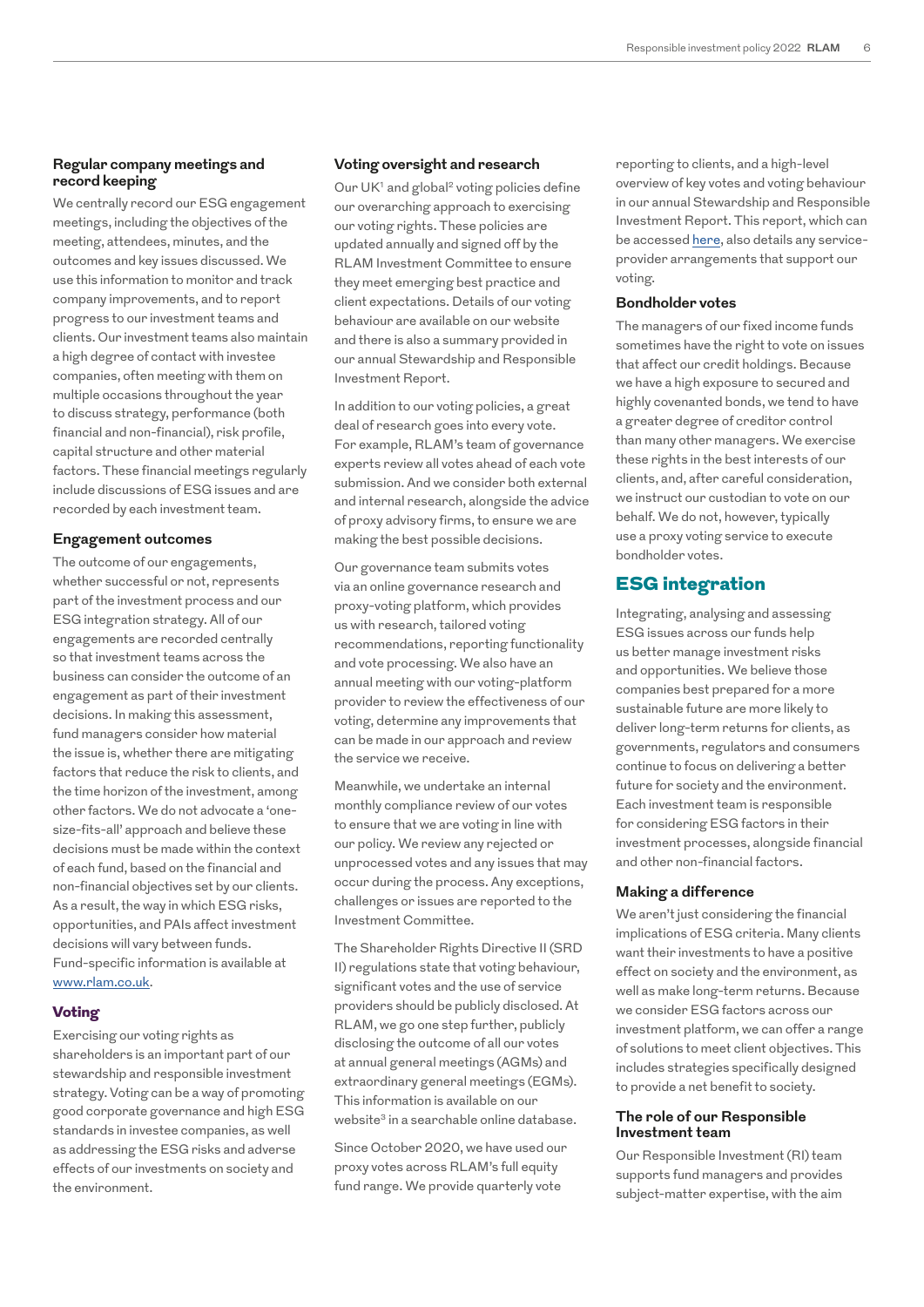of identifying ESG risks and PAIs and supporting teams to integrate them into investment decision making.

The RI team provide ESG insights, analysis and challenge through informal conversations, formal ESG portfolio reviews, and via proxy voting and governance research. The team's regular reviews provide an opportunity for RLAM to document ESG conversations and are illustrative of our collaborative approach, with both investment teams and the RI team responsible for contributing ideas and agenda items for discussion.

#### **Internal and external tools**

RLAM's proprietary ESG Dashboard is a research tool that allows fund managers to evaluate and monitor PAIs and ESG risks at both a fund and issuer/company level, helping them make more informed investment decisions.

Our fund managers, financial analysts and members of the RI team have access to the ESG Dashboard. RLAM investment professionals can access the latest available issuer-level ESG and climate (ESGC) scores, engagement and voting activity, and commentary. In addition, internal stakeholders can also view relevant PAIs and related metrics at the issuer/company and fund level. The ESG Dashboard is fed by a combination of third-party and in-house data, as well as proprietary scores and analysis.

## Governance and Oversight

RLAM Holdings Board has ultimate responsibility for setting our risk appetite and reviewing our strategic risks. Our Chief Investment Officer (CIO) is a regulated Senior Management Function and is a member of RLAM's Executive Committee, accountable for setting the investment strategy, and overseeing our Responsible Investment function, including our approach to stewardship and climate investment risk. The CIO also chairs the Investment Committee.

Supported by the investment teams, the CIO updates the Board and monitors responsible investment in line with RLAM's risk-tolerance threshold. The CIO is also responsible for ensuring responsible

| Role                                                   | Responsibility                                                                                                                                                                                                                                                  |
|--------------------------------------------------------|-----------------------------------------------------------------------------------------------------------------------------------------------------------------------------------------------------------------------------------------------------------------|
| Head of Asset Class and all<br>investment managers     | Responsible for ensuring material ESG risks, including<br>climate change, are considered within investment<br>decisions. Also contributes to engagement and proxy<br>voting decisions.                                                                          |
| Head of Responsible Investment<br>(RI) and the RI team | Provides subject matter expertise, support,<br>information, data and analytics to the investment<br>teams, and oversees day-to-day implementation of<br>engagement and proxy voting activities across all asset<br>classes. Product Owner of the ESG Dashboard. |
| Chief Investment Officer (CIO)                         | Senior Management Function with Executive<br>Committee responsibility for RI, including climate<br>change.                                                                                                                                                      |
| Responsible Investment Forum                           | Chaired by the Head of RI. Provides an informal place<br>to discuss best practice, provide feedback and make<br>recommendations to the business on Responsible<br>Investment matters.                                                                           |
| Investment Committee                                   | Chaired by the CIO. Responsible for monitoring,<br>oversight and advice to the CIO on investment matters<br>as they relate to RI and climate change.                                                                                                            |
| <b>RLAM Board Risk Committee</b>                       | Board-level committee responsible for monitoring<br>climate risk on a regular basis, in line with the RLAM<br>risk appetite.                                                                                                                                    |
| <b>RI AM Board</b>                                     | Overall responsibility for agreeing RLAM's approach<br>to climate risk.                                                                                                                                                                                         |

investment, stewardship and climatechange risk management are embedded in RLAM's investment strategies and capabilities.

An overview of roles and responsibilities, and our governance structure, using the example of climate risk, is detailed above.

## Climate Risk

At RLAM, we recognise the science of climate change and believe it can have an impact on our clients' financial outcomes if not managed appropriately. And we understand the role we can play in minimising the impact our investment decisions may have on climate change. We will consider material climate risks and opportunities when making investment decisions on behalf of our clients and evaluate and monitor our investments against the goals of the Paris Agreement, which has the ultimate aim of keeping global temperatures rises to a maximum of 2°C. We have stated our commitment to reduce our climate impact by seeking to be Net Zero across our investments by 2050 and reducing the carbon intensity of our investments by 50% by 2030.

More information about our approach to managing climate risk can be found in our [Climate Risk Policy.](https://www.rlam.co.uk/institutional-investors/responsible-investment/responsible-investment-at-rlam/)

#### **Exclusions**

We prefer to address ESG risks within our portfolios through engagement rather than by adopting sector- or stock-specific exclusions. However, we recognise our clients may have their own exclusion requirements, and we work closely with them to design products and solutions that meet their needs and the needs of their end beneficiaries.

However, we do make some exclusions across our fund range. We have an exclusion on controversial weapons, meaning RLAM will not knowingly invest in companies involved in the manufacture of cluster munitions, land mines, chemical and biological weapons. Our Controversial Weapons Policy is available on our [website](https://www.rlam.co.uk/institutional-investors/responsible-investment/responsible-investment-at-rlam/). Some of our funds may apply other explicit exclusions. Where these are applicable, they are detailed in the fund documents on our [website.](https://www.rlam.co.uk/institutional-investors/responsible-investment/responsible-investment-at-rlam/)

Where exclusions are applied, we review the list of excluded companies at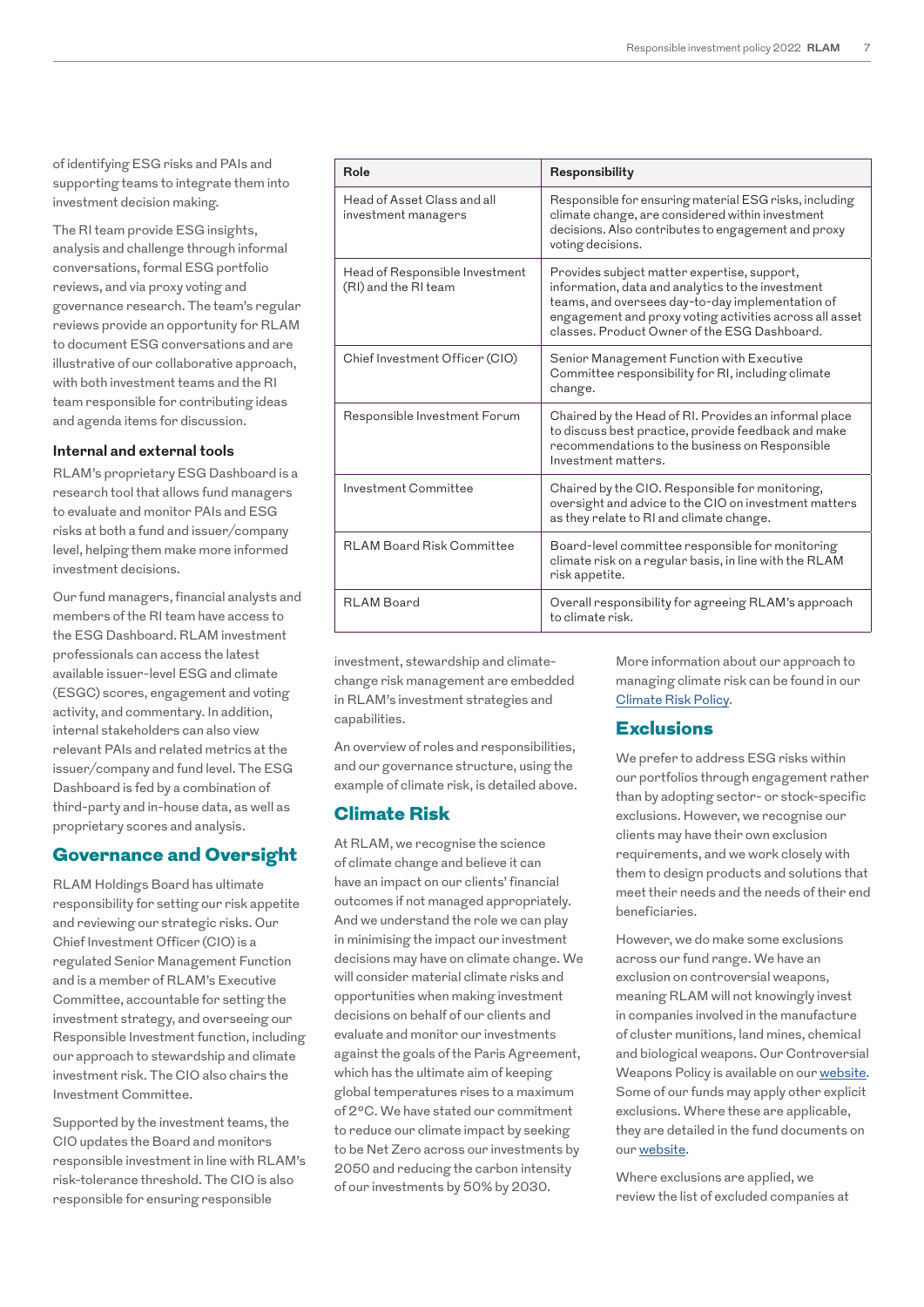least quarterly, and update our order management systems to restrict trading. The RI team is responsible for overseeing the definitions and suitability of exclusions, including:

- **•** Maintaining a list of internal exclusions that detail our definition of each exclusion topic and how the exclusion is applied
- **•** Reviewing the suitability of exclusions applied to pooled funds

## Reporting & Disclosure

We regularly monitor best-practice approaches to reporting and upcoming regulation. And we are proactive in ensuring we are always advancing the quality of our disclosure. The following are examples of the reporting and disclosure we provide as part of our commitment to clients.

#### United Nations Principles for Responsible Investment (UN PRI)

As a signatory to the UN PRI, we complete the annual PRI assessment<sup>4</sup>, which details our approach to responsible investment. We are assessed against our peers across modules such as 'Strategy and Governance' and 'Listed Equity Incorporation', and scored accordingly.

#### Stewardship and Responsible Investment Report

We produce and publish an annual report outlining our commitment to being a good steward of our clients' assets and our adherence to the requirements of the UK Stewardship Code. The report comprises case studies from within the reporting year, which demonstrates ESG integration across our asset classes. The publication includes statistics from our responsible investing activities throughout the year, specifically in relation to voting and engagements with investee companies. It also includes a more detailed discussion of how we integrate ESG factors into various asset classes and strategies.

#### Task Force on Climate-Related Financial Disclosures (TCFD)

We became supporters of TCFD in June 2020. This led to the development of a new Climate Risk Policy. Our first TCFD Report was published in 2021.

#### Client reporting

We report our responsible investment activities on a quarterly, semi-annual and annual basis in client reports. We regularly fulfil requests for ad-hoc reporting and questions from clients.

#### Thought leadership

We regularly publish webinars, blog posts and articles, all of which are made available via our website. We also participate in panel discussions, conferences and seminars to debate topical ESG issues.

#### Voting

We publish our proxy voting policies and disclose the outcomes of all our voting decisions on our website<sup>5</sup>.

#### Responsibility Matters

Responsibility Matters is a regular publication highlighting recent responsible investment stories and thought leadership.

#### **SustainAbility**

SustainAbility is a regular RLAM publication featuring our approach to sustainable investing, including industry trends and insights.

#### **SFDR**

We report in line with SFDR requirements. Our aim is to maintain our compliance with regulations and remain transparent with regards our fund-specific PAIs and approach to ESG integration.

## Conflicts of Interest

RLAM's policy is to take all reasonable steps to properly identify and manage conflicts of interest and always to act in the best interests of our clients, so that transactions are effected on terms which are not materially less favourable to the client than if the conflict had not existed. Potential conflicts of interest include: where an investment is also a client, where the interests of two RLAM clients conflict, between RLAM and Royal London Group, or where an employee of RLAM is a director of an investee company.

In the unlikely event that a conflict occurs with respect to our responsible investment and stewardship activities, we will follow

RLAM's Conflict of Interest Policy. In such cases, we will strive to make appropriate and sufficiently detailed disclosures to our clients. The disclosures must include the general nature of the conflict and/or sources of that conflict, and be provided before undertaking the relevant business for the client. If any conflicts occur during the year, they will be described in our annual Stewardship and Responsible Investment Report.

A summary of our Conflicts of Interest Disclosure Statement is available on our [website](http://www.rlam.co.uk) and the full policy will be made available on request.

# Regulation and Compliance

We will comply with applicable regulations in the jurisdictions where we operate. When industry standards change, we strive to achieve best practice wherever possible.

#### SRD II Compliance Statement

As set out in the SRD II regulations, RLAM is required to disclose our Engagement Policy and the engagement activity undertaken in accordance with that policy. We must also disclose our voting policies, voting records, conflicts of interest and investment strategy.

This document outlines our engagement policy and approach to proxy voting, ESG integration and disclosure. Further details on how our voting and engagement policies are implemented, including details of any conflicts of interests and the activities we have undertaken during the year, are disclosed in our annual Stewardship and Responsible Investment Report. Our voting policies are available on our website, along with our searchable voting database.

RLAM's investment strategy is governed by the FOCUS investment beliefs included in this report, which guides the approach of each RLAM fund. Further information on the specific investment approaches taken by each RLAM fund can be found on our website.

#### Sustainable Finance Disclosure Regulation (SFDR)

As set out in the SFDR , RLAM is required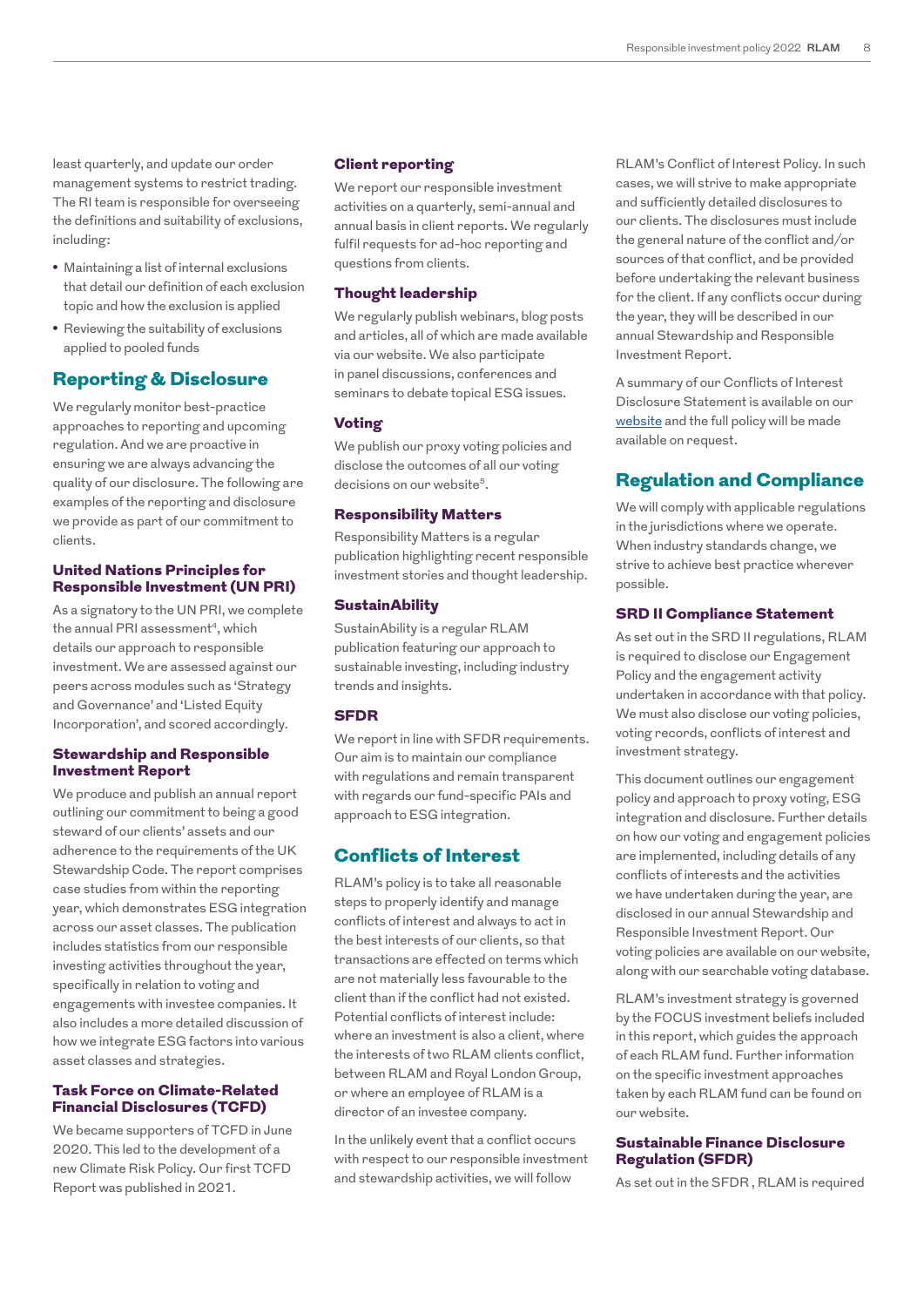to disclose our due-diligence policies with respect to the PAIs of investment decisions on "sustainability factors".

For the purpose of SFDR compliance, we define "sustainability impacts/risks" as equivalent to "ESG impacts/risks" throughout this, and other, reports.

Our due diligence process for identifying and addressing "principal adverse sustainability impacts" on specific factors is described throughout this policy document, covering the integration of PAIs within our ESG Dashboard, as well as our wider approach to ESG integration within our investment decision-making (see section on internal and external tools).

In addition, we include information on our adherence to internationally recognised standards and responsible business conduct codes throughout this document. And we reference our Climate Policy, which has further information on our alignment with the objectives of the Paris Agreement.

#### Business codes of conduct and industry initiatives

Integrating advanced ESG practices across RLAM includes adhering to several business conduct codes and initiatives. While the below is not an exhaustive list, these are the codes/ initiatives that are most recognisable at an international level and the ones that we participate in:

- **•** UK Stewardship Code
- **•** UK Corporate Governance Code and local market codes (where appropriate)
- **•** Principles for Responsible Investment
- **•** TCFD
- **•** Net Zero Asset Managers Initiative (NZAMI)
- **•** Climate Action 100+
- **•** Investment Association (IA) Sustainability & Responsible Investment **Committee**
- **•** UK Sustainable Investment and Financial Association

We have committed to NZAMI with the goal of supporting a transition to net zero greenhouse gas emissions by 2050 or

sooner and thus limiting global warming to 1.5 ° Celsius.

## Notes

- **1** [https://www.rlam.co.uk/globalassets/](https://www.rlam.co.uk/globalassets/media/literature/policies/uk-voting-policy-apr-21-web.pdf) [media/literature/policies/uk-voting](https://www.rlam.co.uk/globalassets/media/literature/policies/uk-voting-policy-apr-21-web.pdf)[policy-apr-21-web.pdf](https://www.rlam.co.uk/globalassets/media/literature/policies/uk-voting-policy-apr-21-web.pdf)
- **2** [https://www.rlam.co.uk/globalassets/](https://www.rlam.co.uk/globalassets/media/literature/policies/global-voting-policy-apr-21-web.pdf) [media/literature/policies/global](https://www.rlam.co.uk/globalassets/media/literature/policies/global-voting-policy-apr-21-web.pdf)[voting-policy-apr-21-web.pdf](https://www.rlam.co.uk/globalassets/media/literature/policies/global-voting-policy-apr-21-web.pdf)
- **3** <http://www.rlam-voting.co.uk/voting/>
- **4** [https://reporting.unpri.org/](https://reporting.unpri.org/surveys/PRI-reporting-framework-2019/89C3E7D9-9130-42B8-8B6D-71E983841EBE/79894dbc337a40828d895f9402aa63de/html/2/?lang=en&a=1) [surveys/PRI-reporting-framework-](https://reporting.unpri.org/surveys/PRI-reporting-framework-2019/89C3E7D9-9130-42B8-8B6D-71E983841EBE/79894dbc337a40828d895f9402aa63de/html/2/?lang=en&a=1)[2019/89C3E7D9-9130-42B8-](https://reporting.unpri.org/surveys/PRI-reporting-framework-2019/89C3E7D9-9130-42B8-8B6D-71E983841EBE/79894dbc337a40828d895f9402aa63de/html/2/?lang=en&a=1) [8B6D-71E983841EBE/79894db](https://reporting.unpri.org/surveys/PRI-reporting-framework-2019/89C3E7D9-9130-42B8-8B6D-71E983841EBE/79894dbc337a40828d895f9402aa63de/html/2/?lang=en&a=1) [c337a40828d895f9402aa63de/](https://reporting.unpri.org/surveys/PRI-reporting-framework-2019/89C3E7D9-9130-42B8-8B6D-71E983841EBE/79894dbc337a40828d895f9402aa63de/html/2/?lang=en&a=1) [html/2/?lang=en&a=1](https://reporting.unpri.org/surveys/PRI-reporting-framework-2019/89C3E7D9-9130-42B8-8B6D-71E983841EBE/79894dbc337a40828d895f9402aa63de/html/2/?lang=en&a=1)
- **5** <http://www.rlam-voting.co.uk/voting/>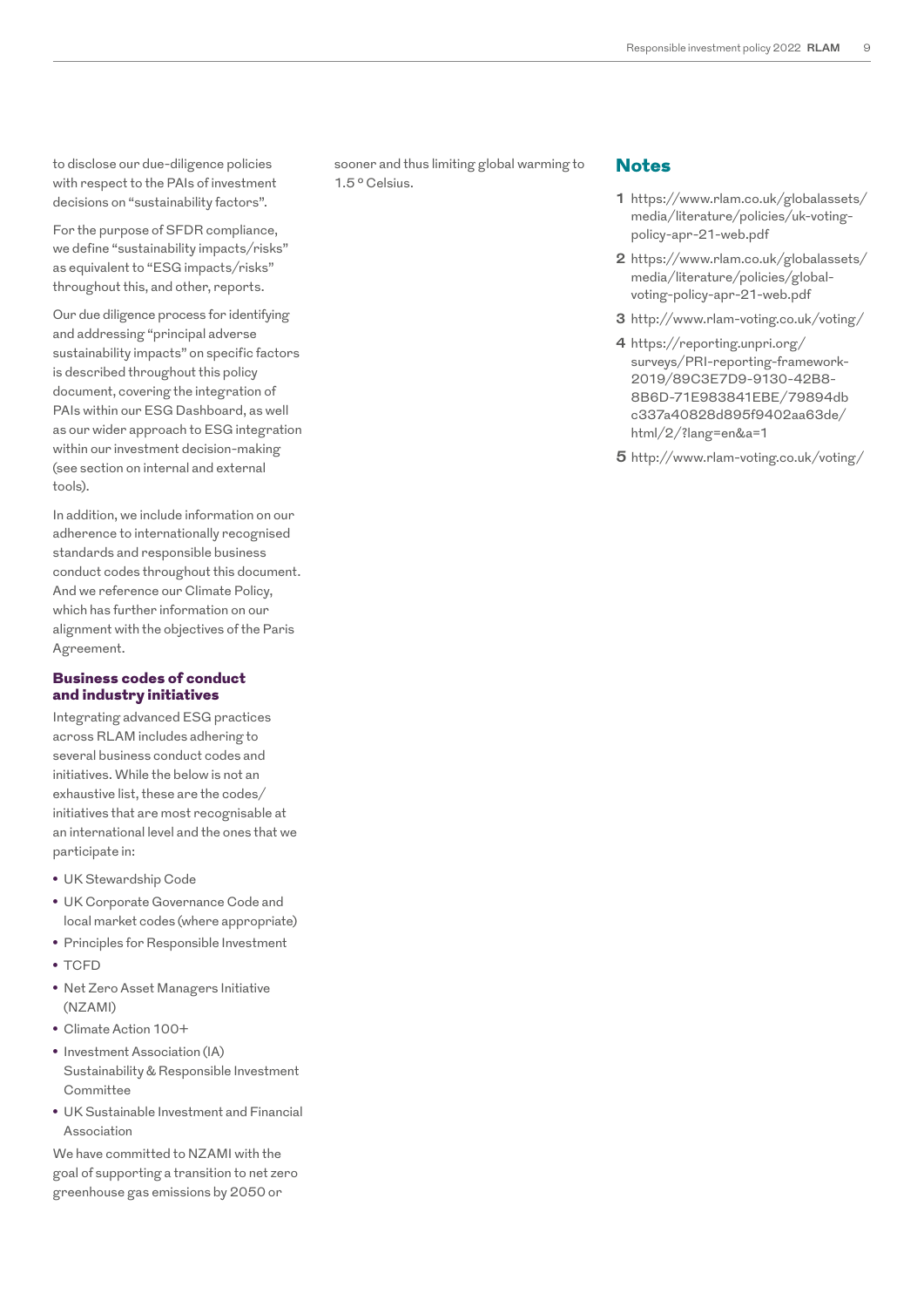## Appendix 1: Terms & Definitions

We understand that RI terminology can feel limitless and sometimes definitions vary from company to company. We want to give you a clear understanding of what these terms mean to us at RLAM. We believe we have adopted the most widely recognised industry standard definitions, based on the UK Investment Association's RI Framework, the UN PRI and the Global Sustainable Investment Alliance (GSIA).

#### **Engagement**

Purposeful dialogue between investors and companies on ESG issues with the intention of influencing (or identifying the need to influence) company behaviour or improving disclosure.

#### **ESG integration**

The systemic and explicit inclusion of ESG factors into investment analysis and decisions.

#### **ESG risks**

The potential exposure of our funds, investee companies and/or related stakeholders to danger, harm, or loss from an ESG related incident/outcome/trend.

#### **Exclusions/Ethical investing**

Explicitly prohibits investing in a particular company, sector, business activity, country or region.

#### **Impact investing**

Investments made with the intention of generating positive, measurable social and environmental impacts alongside financial returns.

#### **Proxy voting**

Using our rights as shareholders to vote at the Annual or Extraordinary General Meetings (AGM/EGMs) of the companies in which we invest, generally by electronic means.

#### **Responsible investment**

Investing clients' money in a responsible way, taking account of material ESG risks and implementing our stewardship responsibilities.

#### **Stewardship**

The responsible allocation, management and oversight of capital to create longterm value for clients and beneficiaries leading to long-term benefits for the economy, the environment and society. It is our fiduciary duty to be good stewards of our clients' capital.

#### **Sustainability**

Meeting the needs of the present without compromising the ability of future generations to meet their needs.

#### **Sustainability Factors**

Aligned with the European Union's (EU) SFDR definition, sustainability factors is defined as 'environmental, social and employee matters, respect for human rights, anti-corruption and anti-bribery matters'. For the purposes of this document, we use sustainability factors and ESG factors interchangeably.

#### **Sustainable investment**

An investment strategy that seeks to invest in companies that meet sustainability criteria or deliver sustainable outcomes through the products and services they provide and/or their business conduct.

#### **Sustainability risk**

Aligned with the EU's SFDR definition, sustainability risk means an ESG event or condition that, if it occurs, could cause a negative material impact on the value of an investment. For the purposes of this document, we consider sustainability risk to be integrated within our definition of ESG risk and use the two interchangeably.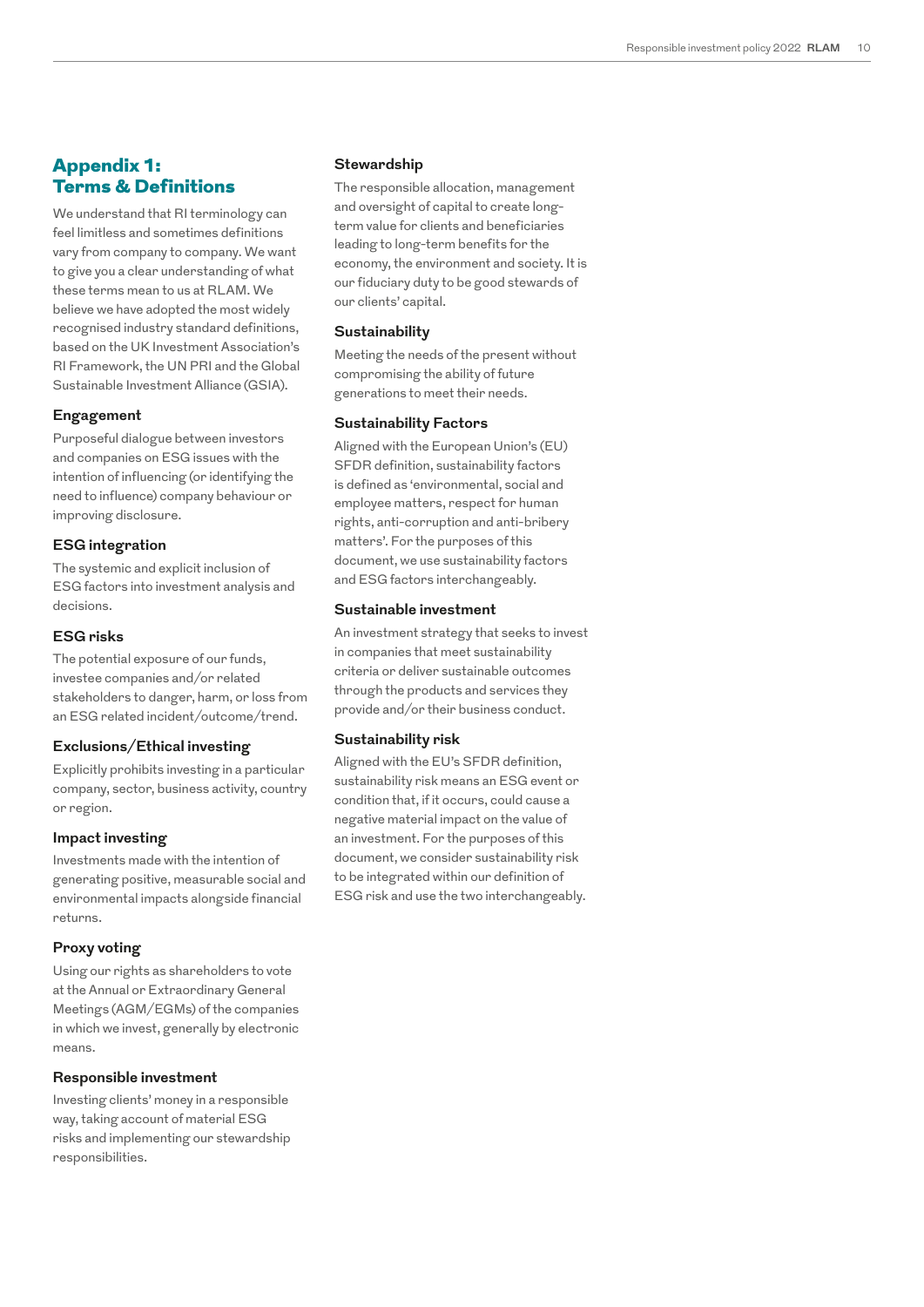# Appendix 2 – RLAM's Principal Adverse Impacts

In accordance with the EU's SFDR, RLAM recognises the following indicators as its PAIs.

| Indicators applicable to investments in investee companies                              |                                                                                                                                                                    |                                                                                                                                                                                                                                                                                                                        |  |  |
|-----------------------------------------------------------------------------------------|--------------------------------------------------------------------------------------------------------------------------------------------------------------------|------------------------------------------------------------------------------------------------------------------------------------------------------------------------------------------------------------------------------------------------------------------------------------------------------------------------|--|--|
| Adverse<br>sustainability<br>indicator                                                  | Metric                                                                                                                                                             | Impact                                                                                                                                                                                                                                                                                                                 |  |  |
| <b>CLIMATE AND OTHER ENVIRONMENT-RELATED INDICATORS</b>                                 |                                                                                                                                                                    |                                                                                                                                                                                                                                                                                                                        |  |  |
| Greenhouse<br>gas emissions                                                             | 1. GHG emissions                                                                                                                                                   | Scope 1 GHG emissions                                                                                                                                                                                                                                                                                                  |  |  |
|                                                                                         |                                                                                                                                                                    | Scope 2 GHG emissions                                                                                                                                                                                                                                                                                                  |  |  |
|                                                                                         |                                                                                                                                                                    | From 1 January 2023, Scope 3 GHG emissions                                                                                                                                                                                                                                                                             |  |  |
|                                                                                         |                                                                                                                                                                    | Total GHG emissions                                                                                                                                                                                                                                                                                                    |  |  |
|                                                                                         | 2. Carbon footprint                                                                                                                                                | Carbon footprint                                                                                                                                                                                                                                                                                                       |  |  |
|                                                                                         | 3. GHG intensity of investee companies                                                                                                                             | GHG intensity of investee companies                                                                                                                                                                                                                                                                                    |  |  |
|                                                                                         | 4. Exposure to companies active in the fossil<br>fuel sector                                                                                                       | GHG intensity of investee companies                                                                                                                                                                                                                                                                                    |  |  |
|                                                                                         | 5. Share of non-renewable energy<br>consumption and production                                                                                                     | Share of non-renewable energy consumption and non-renewable energy production of investee<br>companies from non-renewable energy sources compared to renewable energy sources,<br>expressed as a percentage                                                                                                            |  |  |
|                                                                                         | 6. Energy consumption intensity per high<br>impact climate sector                                                                                                  | Energy consumption in GWh per million EUR of revenue of investee companies, per high impact<br>climate sector                                                                                                                                                                                                          |  |  |
| Biodiversity                                                                            | 7. Activities negatively affecting biodiversity-<br>sensitive areas                                                                                                | Share of investments in investee companies with sites/operations located in or near to<br>biodiversity-sensitive areas where activities of those investee companies negatively affect those<br>areas                                                                                                                   |  |  |
| Water                                                                                   | 8. Emissions to water                                                                                                                                              | Tonnes of emissions to water generated by investee companies per million EUR invested,<br>expressed as a weighted average                                                                                                                                                                                              |  |  |
| Waste                                                                                   | 9. Hazardous waste ratio                                                                                                                                           | Tonnes of hazardous waste generated by investee companies per million EUR invested,<br>expressed as a weighted average                                                                                                                                                                                                 |  |  |
| SOCIAL AND EMPLOYEE, RESPECT FOR HUMAN RIGHTS, ANTI-CORRUPTION AND ANTI-BRIBERY MATTERS |                                                                                                                                                                    |                                                                                                                                                                                                                                                                                                                        |  |  |
| Social and<br>employee<br>matters                                                       | 10. Violations of UN Global Compact<br>principles and Organisation for Economic<br>Cooperation and Development (OECD)<br>Guidelines for Multinational Enterprises  | Share of investments in investee companies that have been involved in violations of the UNGC<br>principles or OECD Guidelines for Multinational Enterprises                                                                                                                                                            |  |  |
|                                                                                         | 11. Lack of processes and compliance<br>mechanisms to monitor compliance with<br>UN Global Compact principles and OECD<br>Guidelines for Multinational Enterprises | Share of investments in investee companies without policies to monitor compliance with the<br>UNGC principles or OECD Guidelines for Multinational Enterprises or grievance /complaints<br>handling mechanisms to address violations of the UNGC principles or OECD Guidelines for<br><b>Multinational Enterprises</b> |  |  |
|                                                                                         | 12. Unadjusted gender pay gap                                                                                                                                      | Average unadjusted gender pay gap of investee companies                                                                                                                                                                                                                                                                |  |  |
|                                                                                         | 13. Board gender diversity                                                                                                                                         | Average ratio of female to male board members in investee companies                                                                                                                                                                                                                                                    |  |  |
| <b>ADDITIONAL INDICATORS</b>                                                            |                                                                                                                                                                    |                                                                                                                                                                                                                                                                                                                        |  |  |
| Human Rights                                                                            | 14. Exposure to controversial weapons<br>(anti-personnel mines, cluster munitions,<br>chemical weapons and biological weapons)                                     | Share of investments in investee companies involved in the manufacture or selling of<br>controversial weapons                                                                                                                                                                                                          |  |  |
| Emissions                                                                               | 15. Investments in companies without<br>carbon emission reduction initiatives                                                                                      | Share of investments in investee companies without carbon emission reduction initiatives aimed<br>at aligning with the Paris Agreement                                                                                                                                                                                 |  |  |